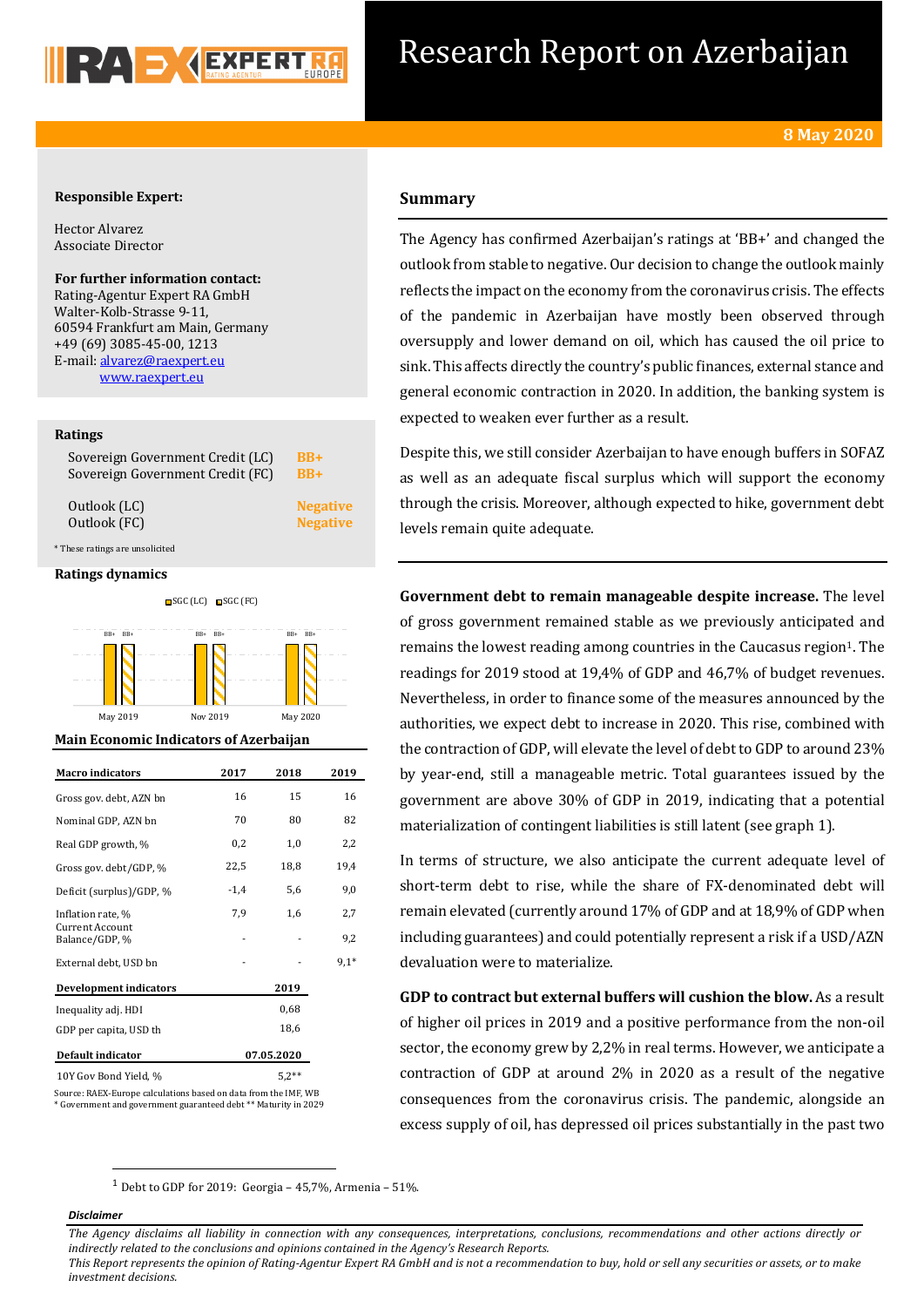**Graph 1:** Government debt dynamics, %



Source: RAEX-Europe calculations based on data from the Ministry of finance of the Republic of Azerbaijan and IMF





Source: RAEX-Europe calculations based on data from the Statistical Committee of the Republic of Azerbaijan and the IMF

**Graph 3:** External sector indicators, % of GDP



months and we expect them to remain low (see graph 2). Our projection is that the price of Brent crude will remain below USD 40 per barrel until year-end. What is more, the economy continues to lack diversification as the hydrocarbon output represented a  $38\%$  share of GDP, while this industry also accounted for 91% of total exports. Thus, low oil prices combined with the concentration of the economy on this sector, translates into a high risk of diminished economic output, the external stance, as well as the stability of public finances. On the other hand, measures taken to prevent the spread on the virus will also take a toll on non-oil output.

The external position of Azerbaijan remains quite solid with a wide trade balance and current account surpluses, substantial reserves from State Oil Fund of the Republic of Azerbaijan (SOFAZ). By the end of 2019, the trade balance of Azerbaijan was positive at 12,4% of GDP while the current account presented a surplus of 9,2% of GDP; even though both metrics shrank as compared to 2018, they were still solid mainly supported by hydrocarbon exports. We anticipate the reading to deteriorate as exports are expected to sink as a result of lower global demand for goods, especially oil. As a result, we expect the current account to post a deficit of around 8% (see graph 3).

On the other hand, the assets of SOFAZ remain vast at USD 41,4 bn as of the end of 10 2020. This represents a fall of around  $4.6\%$  from the end of 2019 reflecting substantial sales of FX in order to maintain the peg to the USD. As a result, SOFAZ has already transferred around AZN 4,6 bn to the fiscal budget. The fund remains the largest source of current budget expenditures and government debt service, and we expect it to remain so as the Central Bank of Azerbaijan will continue to maintain the exchange rate fixed in order to provide stability. In addition, the CBA's international reserves have remained flat for the past two months and we anticipate Azerbaijan's reserves to remain under pressure as the CBA continues to hold the USD/AZN at 1,7, while oil prices are expected to remain depressed.

Finally, the territorial and ethnic conflict over the Nagorno-Karabakh region continues to constrain economic development of the country and remains a latent risk threatening the creditworthiness of the country.

**Fiscal balance to turn negative in 2020.** The strategy of the fiscal policy in 2019 was directed toward a reduction on expenditures, which translated in a budgets surplus of 9% of GDP. During the year, SOFAZ transferred AZN 11,3 bn to the budget, representing a strong support for public finances; while the source revenues remains highly dominated by the oil sector accounting for around  $56\%$  of the overall budget income. Even though the fiscal buffer is a good support in order to contain the

# *Disclaimer*

The Agency disclaims all liability in connection with any consequences, interpretations, conclusions, recommendations and other actions directly or indirectly related to the conclusions and opinions contained in the Agency's Research Reports.

This Report represents the opinion of Rating-Agentur Expert RA GmbH and is not a recommendation to buy, hold or sell any securities or assets, or to make *investment decisions.*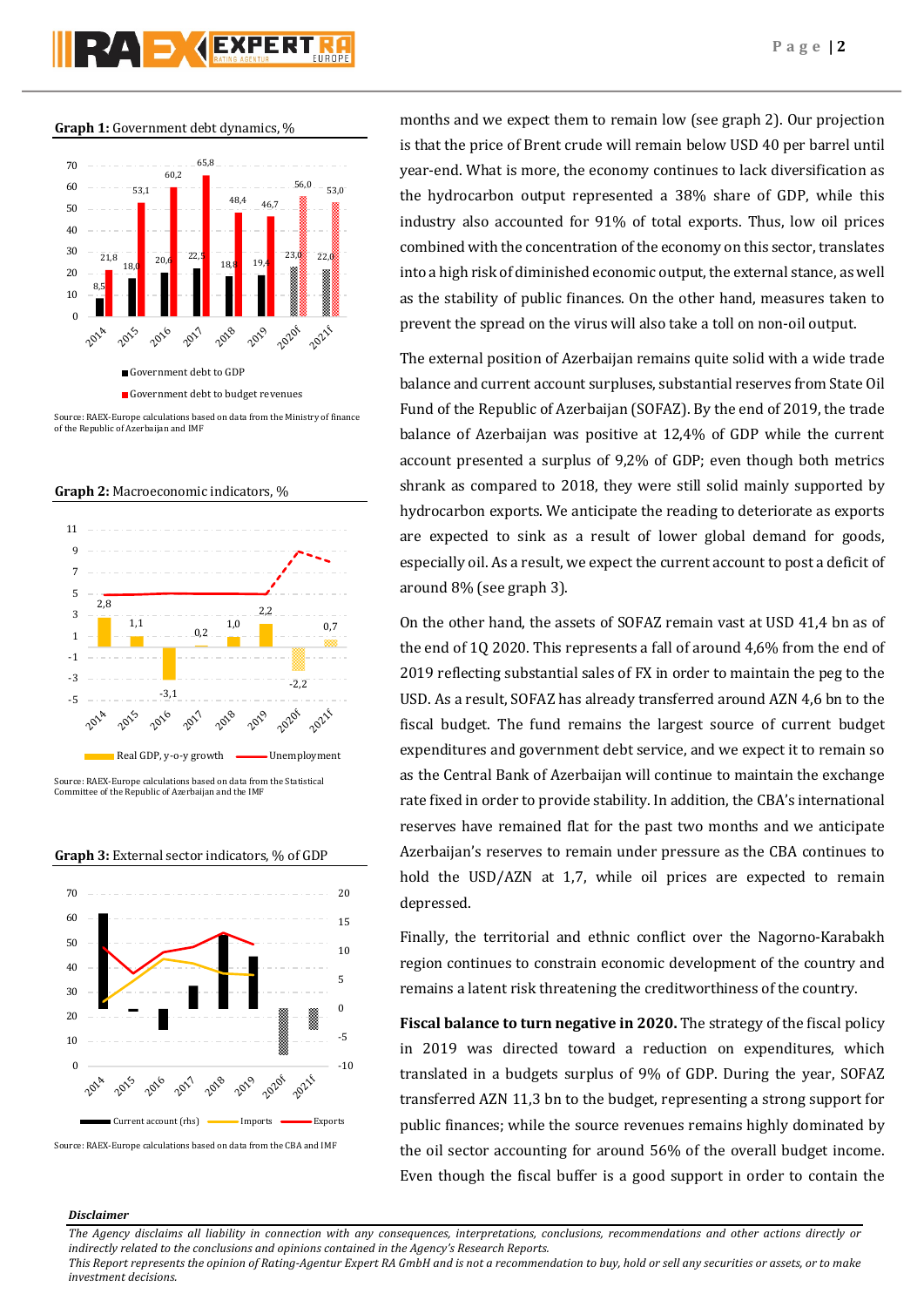**Graph 4:** Fiscal balance, % of GDP



Source: RAEX-Europe calculations based on data from the Ministry of finance of the Republic of Azerbaijan and IMF





Source: RAEX-Europe calculations based on data from the CBA and IMF



Source: RAEX-Europe calculations based on data from the CBA

current situation, we still anticipate the fiscal balance to turn negative to around -12% of GDP reflecting lower revenues due to lower oil prices combined with higher expenditures as the government rolls out measures to support the economy amid the pandemic (see graph 4). These measures include a hike in health expenditures, creation of the Coronavirus Response Fund and support to businesses and entrepreneurs of around 3% of GDP. We also anticipate an increase in other social expenditures as the unemployment rate continues to climb.

**Monetary policy focused on exchange rate stability.** The CBA continues to show willingness to maintain a de facto peg to the USD in order to maintain stability. This means that the transition to an inflation targeting strategy is still not a priority, especially taking into account the current crisis. In fact, we have already observed levels of international reserves flatten and SOFAZ auctioning FX through the CBA in order to achieve the abovementioned objective of an exchange rate of USD/AZN 1,7. However, as low prices of oil continue to linger, the pressure of a potential AZN devaluation grows stronger. On the positive side, as we previously mentioned, the country has sufficient buffers to support this policy.

On 1 May 2020, the CBA kept the refinancing rate unchanged at 7,25%, as well as the floor at 6,75%. Nevertheless, the effectiveness of changes in the reference rate, is constrained due to the elevated level of financial dollarization as well as the de facto peg to the USD and no capital controls.

At the end of 2019, the CPI index hiked by 2,7%, while as of March 2019 in increase slightly growing by  $3,3\%$  y-o-y; both figures show that inflation has remained quite stable and within the CBA target of  $4\frac{1}{2}\%$ . Inflation expectations have remained slightly high, but we still anticipate the inflation rate to stand at around  $3,3\%$  by the end of 2020 (see graph 5). Despite this, inflationary pressures might arise as long as oil prices remain low which increases the strain of a potential devaluation.

**Banking sector** expected to weaken further. The shock of the coronavirus crisis is expected to put an end to the continued recovery of the banking system and threatens an already weak sector. Despite this, improvement continued in 2019 mainly resulting from the rescue which followed the rebound of the state-owned International Bank of Azerbaijan (IBA). The NPLs to total loans ratio continued to fall to 8,3%, the capital adequacy ratio climbed up to 22,6%, while profitability also increased as ROA and ROE stood at 1,6% and 11,7% (see graph 6). Despite this, concentration on the top banks, especially the ones which are stateowned, remains a concern in the system as it continues to disturb competition. As of 30 2019, the top-3 banks accounted for 53% of the total

## *Disclaimer*

The Agency disclaims all liability in connection with any consequences, interpretations, conclusions, recommendations and other actions directly or indirectly related to the conclusions and opinions contained in the Agency's Research Reports. This Report represents the opinion of Rating-Agentur Expert RA GmbH and is not a recommendation to buy, hold or sell any securities or assets, or to make *investment decisions.*